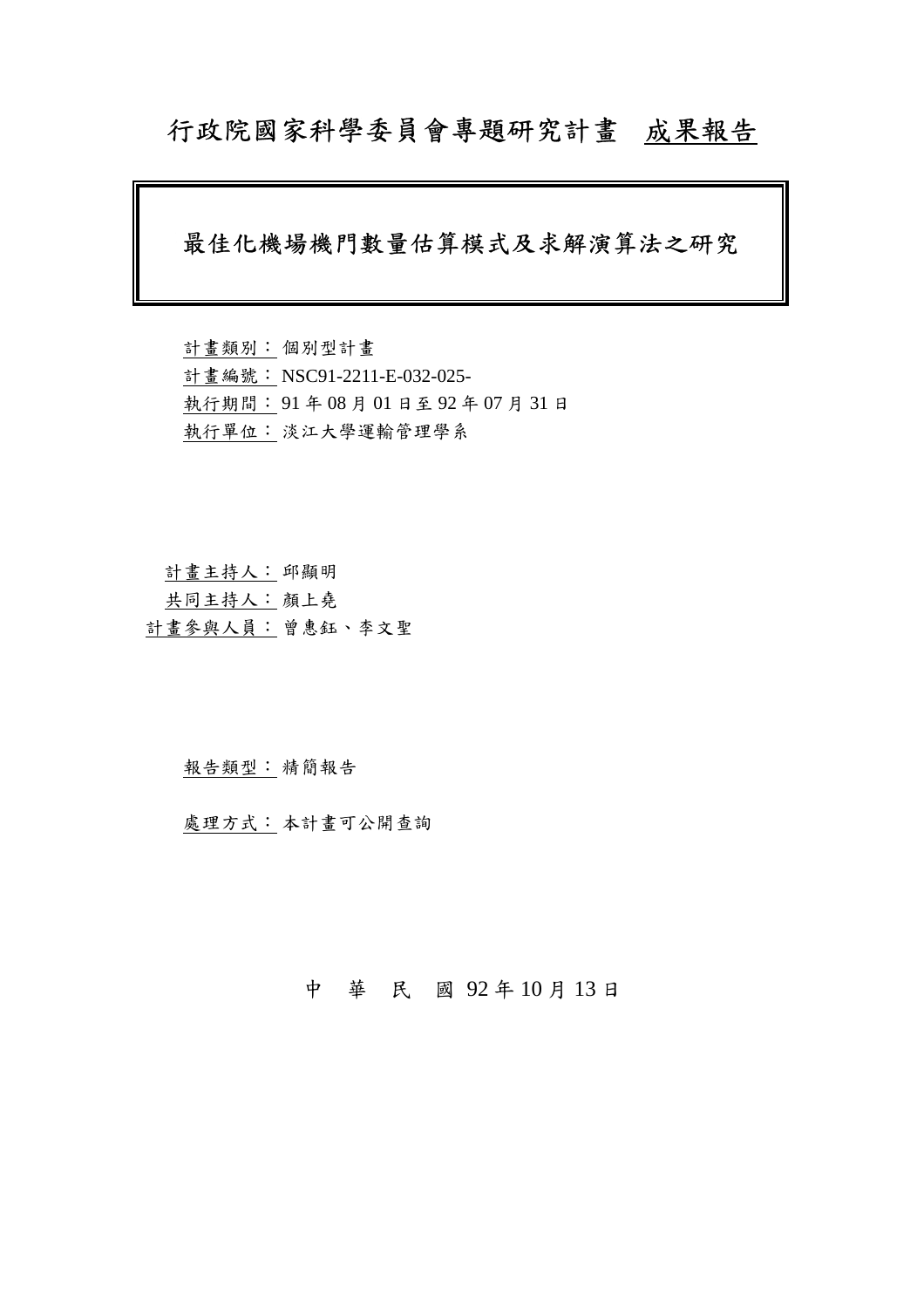# 行政院國家科學委員會補助專題研究計畫成果 報告

※※※※※※※※※※※※※※※※※※※※※※※

※

### ※ 最佳化機門數量估算模式及求解演算法之研究※

※※※※※※※※※※※※※※※※※※※※※※※

※

計畫類別:□個別型計畫 □整合型計畫

計畫編號:NSC 91-2211-E-032-025

執行期間:91 年 8 月 1 日至 92 年 7 月 31 日

計畫主持人:邱顯明

本成果報告包括以下應繳交之附件:

□赴國外出差或研習心得報告一份

□赴大陸地區出差或研習心得報告一份

□出席國際學術會議心得報告及發表之論文各一份

□國際合作研究計畫國外研究報告書一份

執行單位:淡江大學運輸管理學系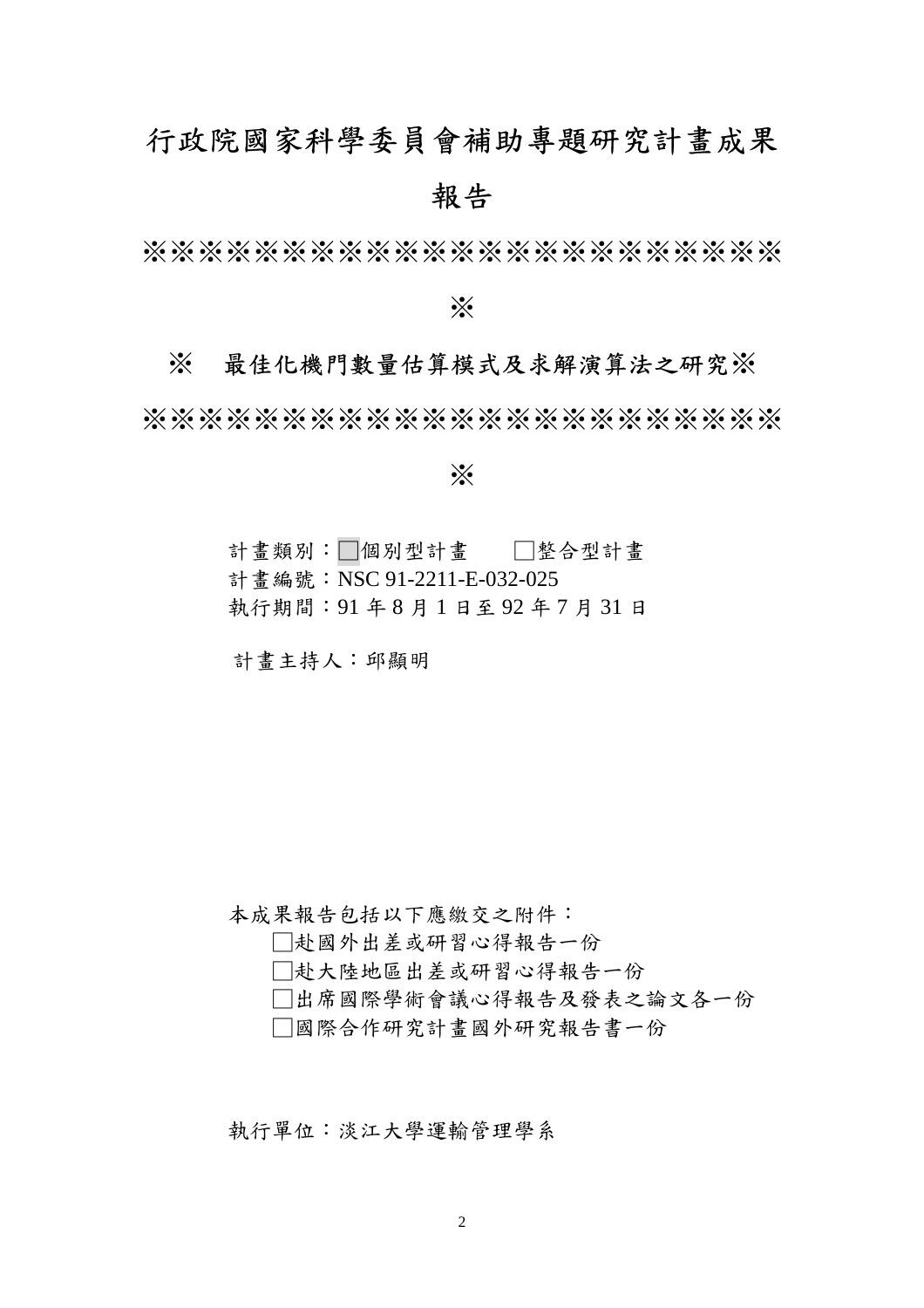中 華 民 國 92 年 9 月 31 日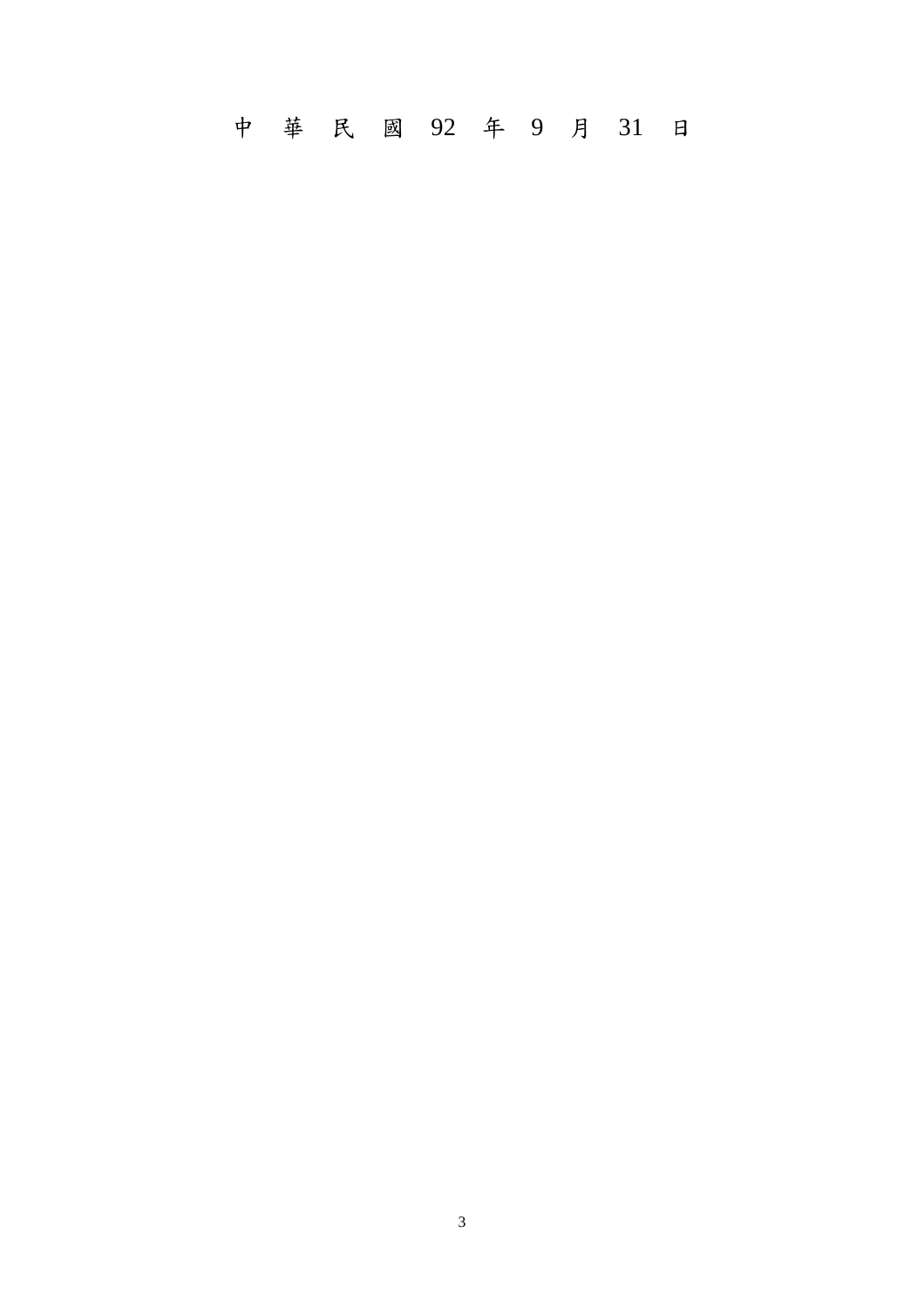# 行政院國家科學委員會專題研究計畫成果報告 最佳化機門數量估算模式及求解演算法之研究

## **Optimal Models and Solution Algorithms for estimating the number of an airport gates**

計畫編號:

執行期限:91 年 8 月 1 日至 92 年 7 月 31 日 主持人:邱顯明 淡江大學運輸管理學系 共同主持人:顏上堯 中央大學土木工程學系 計畫參與人員: 曾惠鈺、李文聖

機場的停機位數量多寡和使用效率一直是影響機場服務水準的關鍵。在短期 機場擁擠下,如何以最小機門數有效指派尖峰時段的航次?在長期規劃且在有限 的經費下,如何估算能滿足未來目標年航次數的最少機門數?等課題一直為機場 營運當局所重視。傳統實務上,短期機門的指派,大都以人工經驗方式為之,缺 乏系統性最佳化分析。至於長期機門數的規劃上,以往文獻大多以統計方法配合 歷史資料估算預期機門數量。此方法缺乏系統最佳化指派考量,難以估算最少機 門需求量。

有鑒於此,本研究擬利用網路流動技巧,發展數個機門指派模式,並透過穩 健最佳化觀念,求解短期營運與長期規劃所需最少的機門數量問題。本研究擬先 建立一基本模式,發展兩種不同策略模式,以求解各策略下滿足需求之最少的機 門數量。進而測試兩種不同求解方法論,分別以拉式演算法以及基因演算法求解 之。最後,我們以國內一國際機場的營運資料為例,進行實例分析,並配合穩健 最佳化的方法,發展一模擬架構,綜合各策略模式,藉由多次模擬求解,求解長 期規劃面的機門數量問題。個案分析結果顯示兩種解法皆可求得相同之最小雞門 數量,證明本計畫所採用之巨集式啟發式解法同拉式演算法皆可得到相同品質之 求解結果

機門、拉氏演算法、基因演算法、穩健最佳化

### **Abstract**

The number of gates and their usage efficiency are essential to airport level of service. In short-term operations under congestion, what is the minimum number of gates that can operate all flights in peak periods in an airport? In long-term planning under limited budget constraint, what is the minimum number of gates that can operate all the flights expected in the target year in an airport? Although academic researchers have proposed some optimal gate assignment models, these models did not aim at minimizing the number of gates. In long-term planning, statistical methods, coupled with historical operating data, were used to estimate an expected number of gates. Without optimal assignment of flights to gates, it is difficult to estimate the minimum number of gates.

In this research, we employ the network flow techniques to develop several gate assignment models, together with robust optimization, to solve the minimum number of gates for airport short-term and long-term operations. Finally, the validation of the models and the two types of solution algorithms, i.e., Lagrangian Relaxation and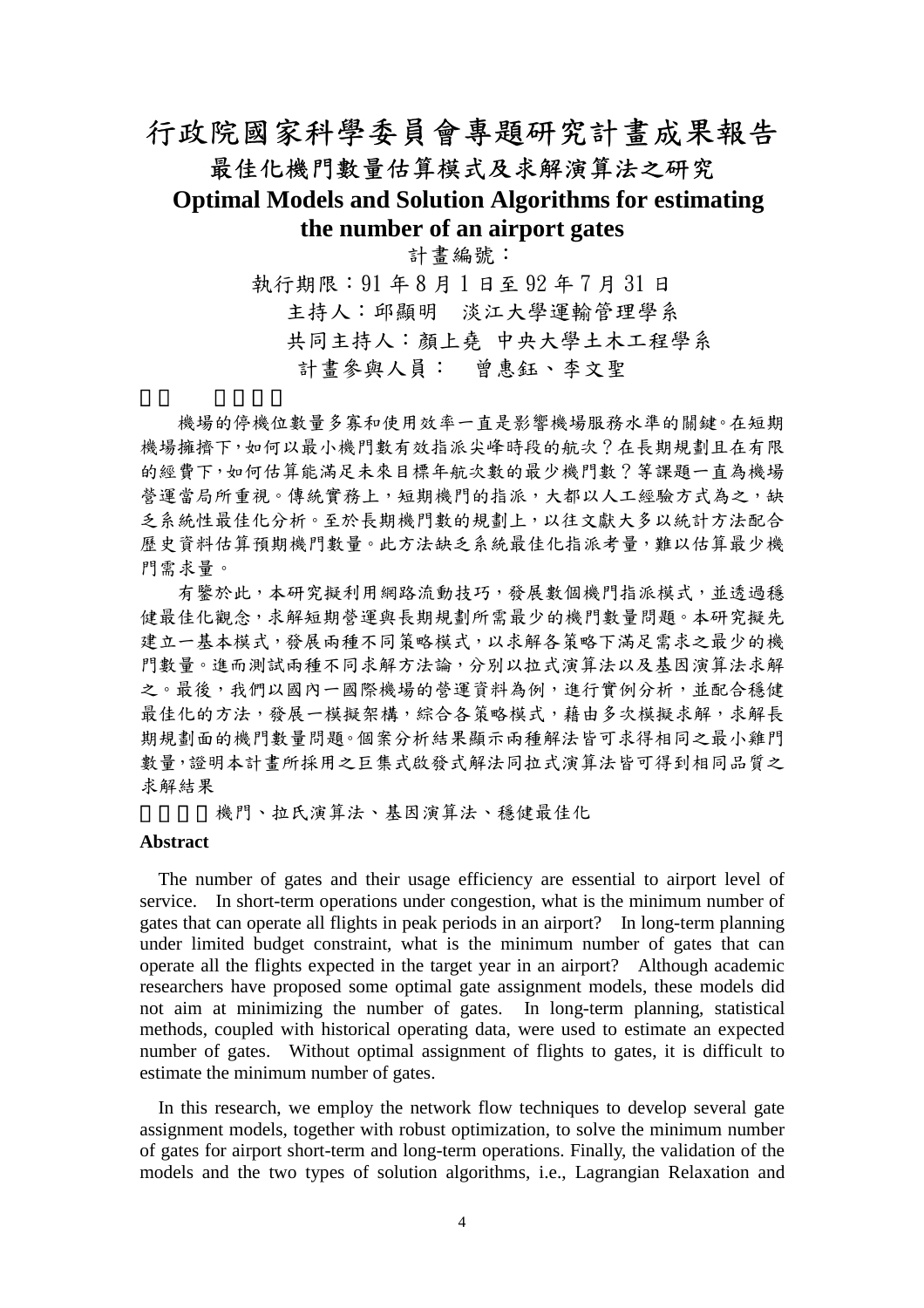Genetic Algorithms, are evaluated in the research. Based on the results of case studies, we conclude the model can be used in determining the minimum gate number by either algorithm we tested in this research.

Keywords: gate, Lagrangian algorithm, genetic algorithm, robust optimization

隨著經濟的發展,航空市場也日益茁壯,航班的增加,也意味著機場必須擴 充整體軟硬體設備來應付日以遽增的搭機民眾需求。其中,機場的停機位數量的 多寡和使用效率一直是影響機場服務水準的關鍵。機門的數量也是決定機場未來 營運的重要因素,過少的機門數量容易形成營運上調度困難,間接造成航機起降 誤點與旅客不便。而過多的機門數量除了在興建成本上造成不必要的支出,對於 日常管理上亦須支出額外的保養費用。

本研究主要目的在利用網路流動技巧,發展數個機門指派模式,並透過穩健 最佳化(robust optimization)觀念,以有效地機門指派方式,求解短期營運與長期 規劃所需最少的機門數量問題,期能幫助機場當局疏解短期尖峰機門擁擠問題, 及降低機場在長期興建的成本支出。綜而觀之,本計書可提供:

1. 針對民用機場單日航班表建立一基本模式,求解最小機門需求數量。

2. 應用穩健最佳化的方法,發展一模擬架構,綜合各策略模式,藉由多次模擬 求解,求解長期規劃面的機門數量問題。

3. 以國內一主要民用機場為例,參考其實際營運之資料,做一實例研究評估拉 式演算法與基因演算法之求解效率。

一般關於機門指派問題大致上可以分成兩類,一種非數學解析方式,如運用 等候理論配合其他策略以模擬的方式求解機門指派問題;第二種則是採取數學解 析方式,如零壹整數規劃或以網路流動技巧構建模式。且不論運用何種方法,均 著重於求取旅客總步行距離或是總延滯時間最小化,均把機門當作是一個定數。 本研究嘗試以車輛繞境問題(VRP)的觀點來建構模式,並依據各個輸入項,用以 求取一最適的機門數量,供機場營運者參考。本計畫之架構概括整理如下:

首先將本問題的所有輸入項與轉換成 VRP 之相對應內容整理出來如下表:

| VRP 相對應的內容 |
|------------|
| Max time   |
| 各節點服務時間    |
| 可併入服務時間內   |
|            |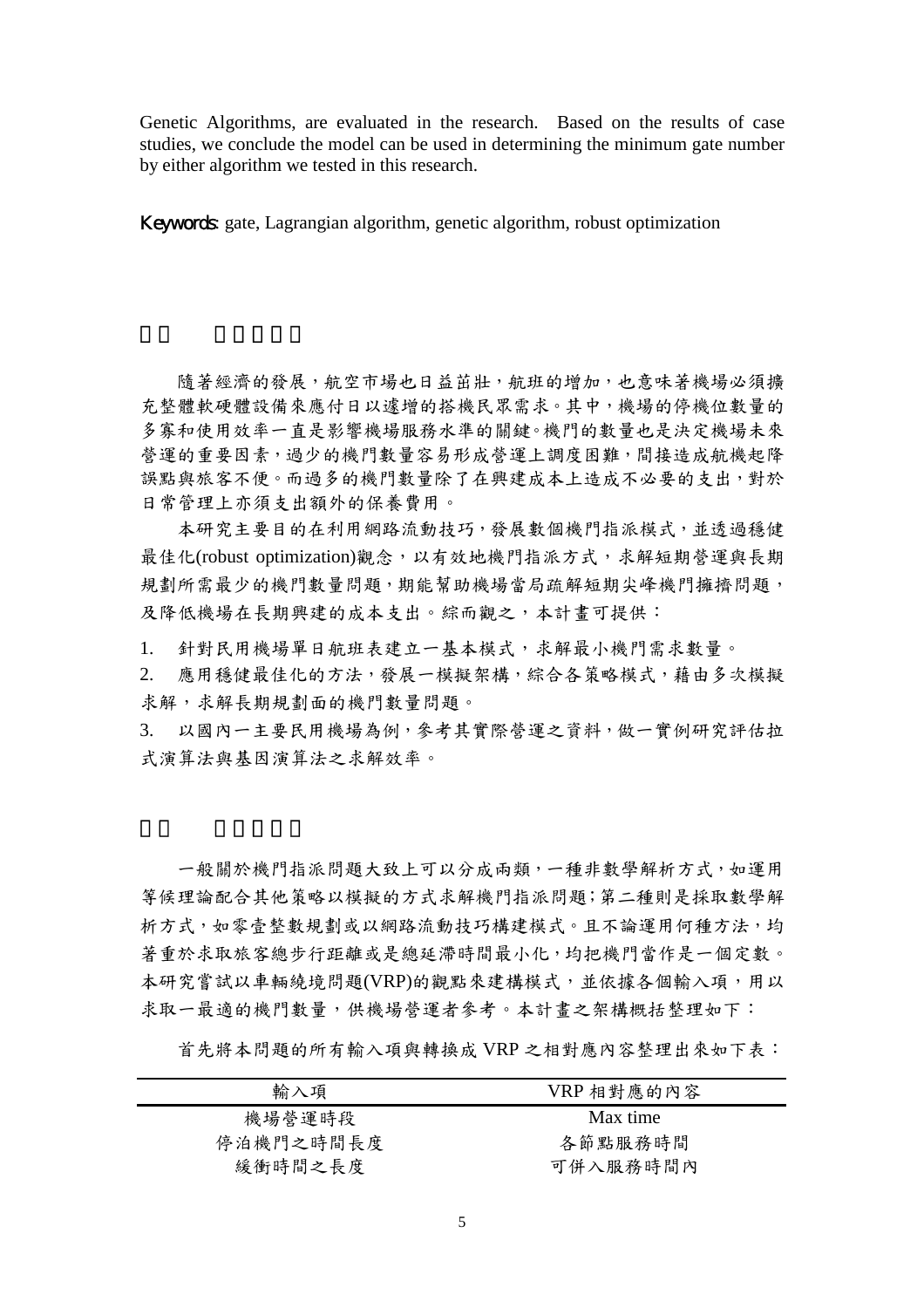| 航班編號        | 各節點之編號      |
|-------------|-------------|
| 航班抵達時間與離開時間 | 時窗限制開始與結束時間 |
| 節線成本        | 機門閒置時間      |

此一問題當中,輸出項為最小機門數量與當日航班機門指派表。不同於過去 將機門設為一定數,本研究將機門數量設為一變數,目的在不違反航班使用機門 的時間限制下,機門閒置時間最小化為目標,追求機門最小化。

本計畫構之目標式如下:

(一)符號說明

*R* = 所有路徑之集合。

*T* = 每日最大工作時數。

$$
c_{ij} = \left\{ \begin{array}{l} 1,  #_{ik} i \hbox{\hskip 1pt } \# \hbox{\hskip 1pt } \pm \hbox{\hskip 1pt } \pm \hbox{\hskip 1pt } \pm \hbox{\hskip 1pt } \pm \hbox{\hskip 1pt } \lambda \hbox{\hskip 1pt } \pm \hbox{\hskip 1pt } \mathbb{B} \hbox{\hskip 1pt } \mathbb{B} \hbox{\hskip 1pt } \pm \hbox{\hskip 1pt } \circ \hbox{\hskip 1pt } \\ \\ 9999,  \hbox{\hskip 1pt } \mp \hbox{\hskip 1pt } \# \hbox{\hskip 1pt } \# \hbox{\hskip 1pt } \oplus \hbox{\hskip 1pt } \mathbb{B} \hbox{\hskip 1pt } \mathbb{B} \hbox{\hskip 1pt } \hbox{\hskip 1pt } \circ \hbox{\hskip 1pt } \\ \\ x_{ij} = \left\{ \begin{array}{l} 1,  _{j} \hbox{\hskip 1pt } \# \hbox{\hskip 1pt } \# \hbox{\hskip 1pt } i \hbox{\hskip 1pt } \pm \hbox{\hskip 1pt } \mp \hbox{\hskip 1pt } \pm \hbox{\hskip 1pt } \# \hbox{\hskip 1pt } \oplus \hbox{\hskip 1pt } \\ 0,  _{j} \hbox{\hskip 1pt } \# \hbox{\hskip 1pt } \mu \hbox{\hskip 1pt } \circ \hbox{\hskip 1pt } \end{array} \right.
$$

*ei* = 班機*i* 之時窗開始時間。 *li* = 班機*i* 之時窗結束時間。 *bi* = 車輛到達顧客*i* 時間。 *si* = 班機*i* 的服務時間。模式構建 目標式

 $\sum_i \sum_j$ *ij ij Min c x* …………………… (1) 目的在求取總閒置時間最小化。 限制式

流量限制

∑∑ <sup>=</sup> <sup>1</sup> *i j ij x* ∀( ) *i*, ………..……… (2) *j* ∈*V*

上式代表每架飛機只能由一個機門來服務,且只能服務一次。

$$
\sum_{i\in V} x_{ip} - \sum_{j\in V} x_{pj} = 0 \,\,\forall p \in V \,\, \ldots \ldots \ldots \ldots \ldots \tag{3}
$$

此式代表若飛機進入機門 *P* ,則仍會由該機門離開之流量守恆限制。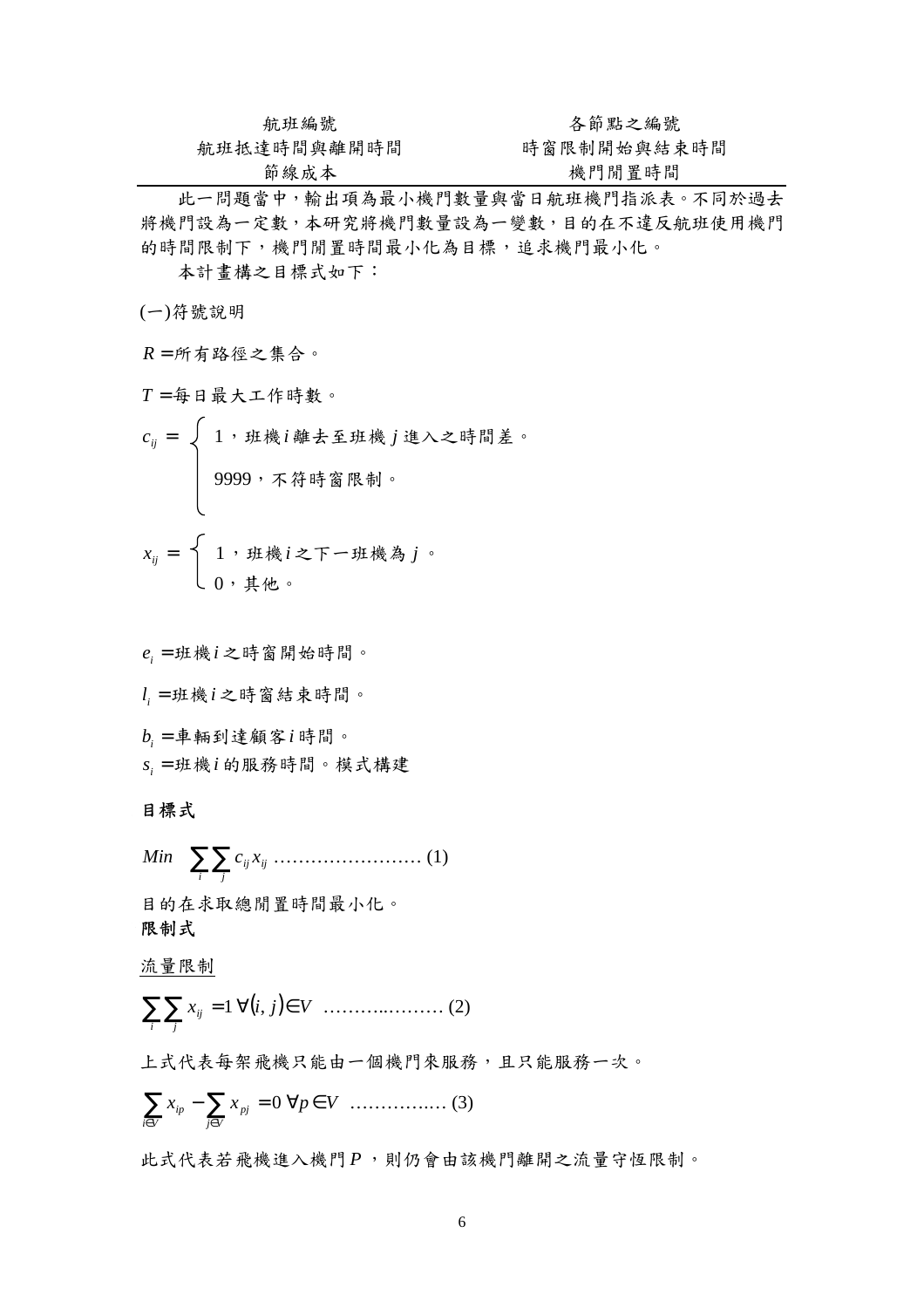路徑時間限制

$$
\sum_{i \in V} \sum_{j \in V} x_{ij} (s_i + c_{ij}) \le T \dots \dots \dots \dots \dots \dots \dots (4)
$$

上式表示每機門服務之時間,不得超過每日最大工作時數。

時窗限制

*i e* ≤ *b* ≤ *l*  $\forall i \in V$  ………………………..(5)

機門服務開始時間必須介於飛機抵達與離去時間。

避免子迴路限制

 $\sum_{j\in S} x_{ij} = |S|$  $i, j \in S$  $x_{ij} = S$ , 1 *for all*  $S \subseteq N$  ……… (6)

其他限制

∈{ } 0,1 *ij x* ∀( ) *i*, …...……………….(7) *j* ∈*V*

(五)求解策略

本研究將以兩個求解策略來比較不同方法運用於本研究主題之適宜性。第一 種求解策略為將此一問題轉換成最小成本網路流動問題,並利用拉氏鬆弛法暨次 梯度法,配合網路單體法或其他啟發解法,發展有效之拉氏演算法,求解各網路 模式。其完整步驟如下:

步驟1︰設疊代次數n=1,並設拉氏乘數的起始值為0。

步驟2:利用網路單體法求解模式(5),得到模式目標之下限值Z(uk,同時根據 前述整數化的考量將其無條件進位為

*Z\*(μk*, 若*Z\*(μk > Z\*(μk-1*, 則將*Z\*(μ*)疊代下限值*Z L*。

步驟3︰以下限解為基礎,利用拉氏啟發式解法求解模式(5)得一上限解,若*Z(* μ*) k < Z() k-1* μ ,則將*(Z U) k* 疊代上限解*Z U*。

步驟4︰比較上、下限之目標值,若上、下限目標值相差已到達容許的收斂範圍(即 *|( Z U*-*Z L) / Z U | <* )θ,或達到一定運算

回合數時,則求解宗畢停止運算。否則繼續進行步驟5。

步驟5︰利用次梯度法修正拉氏乘數。若經過一定運算回合數後,

目標下限值仍無改進時,則λ值縮小1.5 倍(經本研究測試,

此縮小倍數之收斂效果最佳)。

步驟 $6:$  k=k+ $1:$ 並回到步驟 $2$ 。

第二種策略為採用固定的二維矩陣來表示各個航班的機門指派,採取一般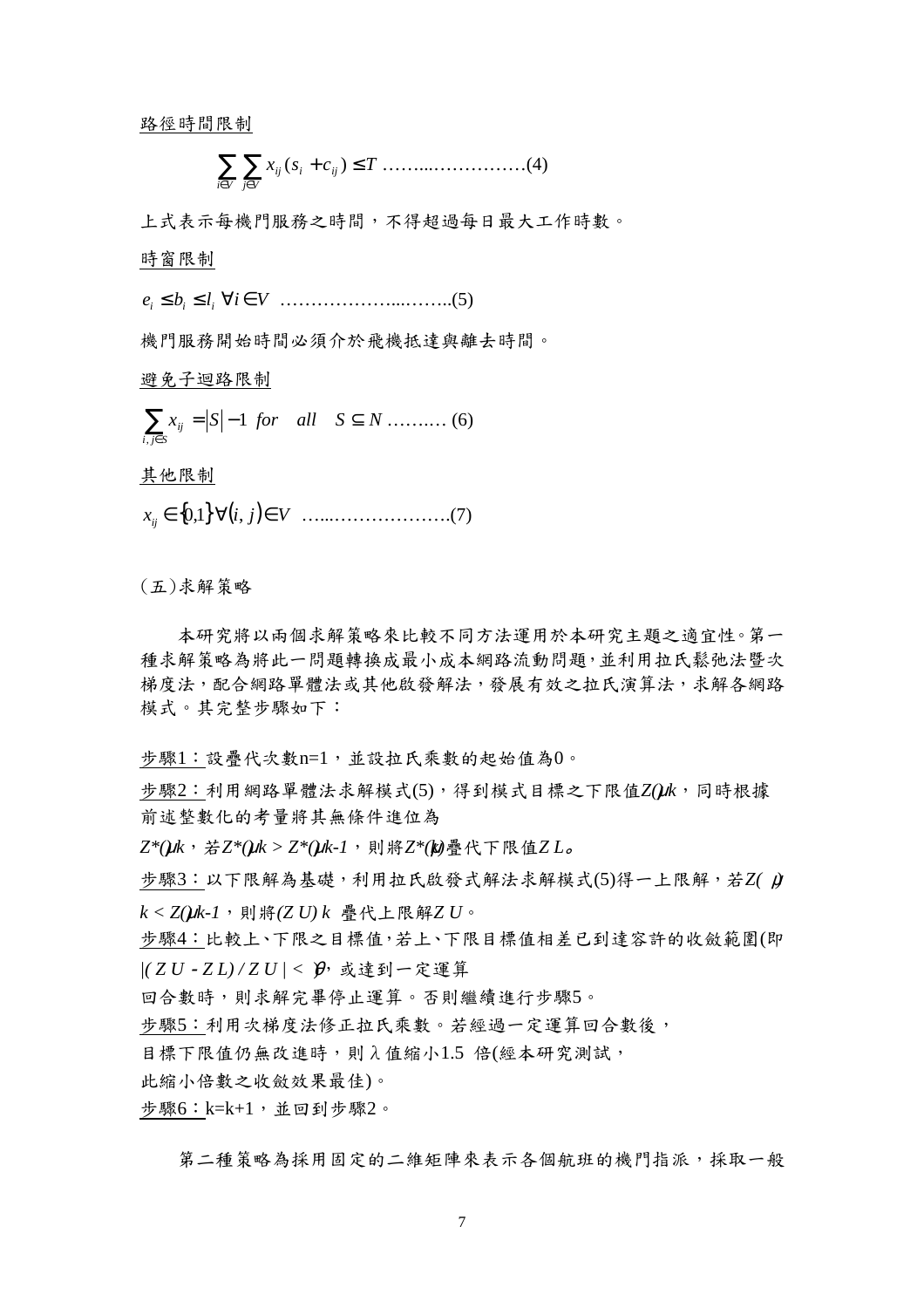VRP 運用先分群再排路徑的求解方式。



以上圖為例,將 VRP 的原理運用於機門指派中,一般 VRP 中的廠站在機門 指派問題中唯一虛擬的指派中心,各分群的路徑則代表每一機門所指派的航班順 序。唯在計算成本時,本研究採用將各機門之閒置時間作為節線的成本,目的在 求取最小的閒置時間,並藉由多次的運算來求取最小化之機門數量。

其主要步驟如下:

- Step1: 利用最鄰近解法,由航班到達時間最早的點開始,在不違反時窗限制 的條件下,逐一將所選取的節點納入。當尚未選入的均違反時窗限 制並達到最大營運時間,則形成一條路徑,再由其他尚未選入的點 當中,再選取航班到達時間最早的點開始,重複此一步驟。直到所 有點均納入排程中。
- Step2: 根據 Step1 所形成的群組,利用基因演算法開始進行交換改善的動 作。此一交換必須在不違反時窗限制的條件下進行。如此重複改善 直到尋找出最佳解。

基因演算法系由 Holland(1975)所提出,為啓發式解法的一種,係由「物競 天擇」及「基因演算」構建而成之尋優理論。其以基因族群(Population)爲基礎, 利用遺傳學之複製(Reproduction)、交配(Crossover)及突變(Mutation)三法 則,同時進行多點、多方向之尋優。本法與一般傳統之尋優方法有四個不同的特 性:1.機率尋優,即以機率作為遺傳法則之運作依據;2.多點尋優,一次對整個 族群進行運算,而不是對單一個體進行運算;3.直接尋優,直接以適合度作為研 判染色體之優劣與否之評估指標,而無需其它輔助資訊;4.平行尋優,即各染色 體於遺傳法則下之運作係平行獨立地進行。因此,採用基因演算法求解最適解 時,某些特殊型態之基因因子,因較適合環境(適合度較高者)而得以交配與繁 衍,藉以產生更接近最適解染色體(即一組可行解),並以突變方式,減少尋得局 部最佳解之可能性。本計畫以自行撰寫之基因演算法進行求解。其流程如下:

(1) 初始群體的產生

一般來講,初始群體的多寡,對於求解效率會有直接的影響。過大會耗費過多的 搜尋時間;過小則會產生提早收斂的情況。至於產生的方式,一般則大多以隨機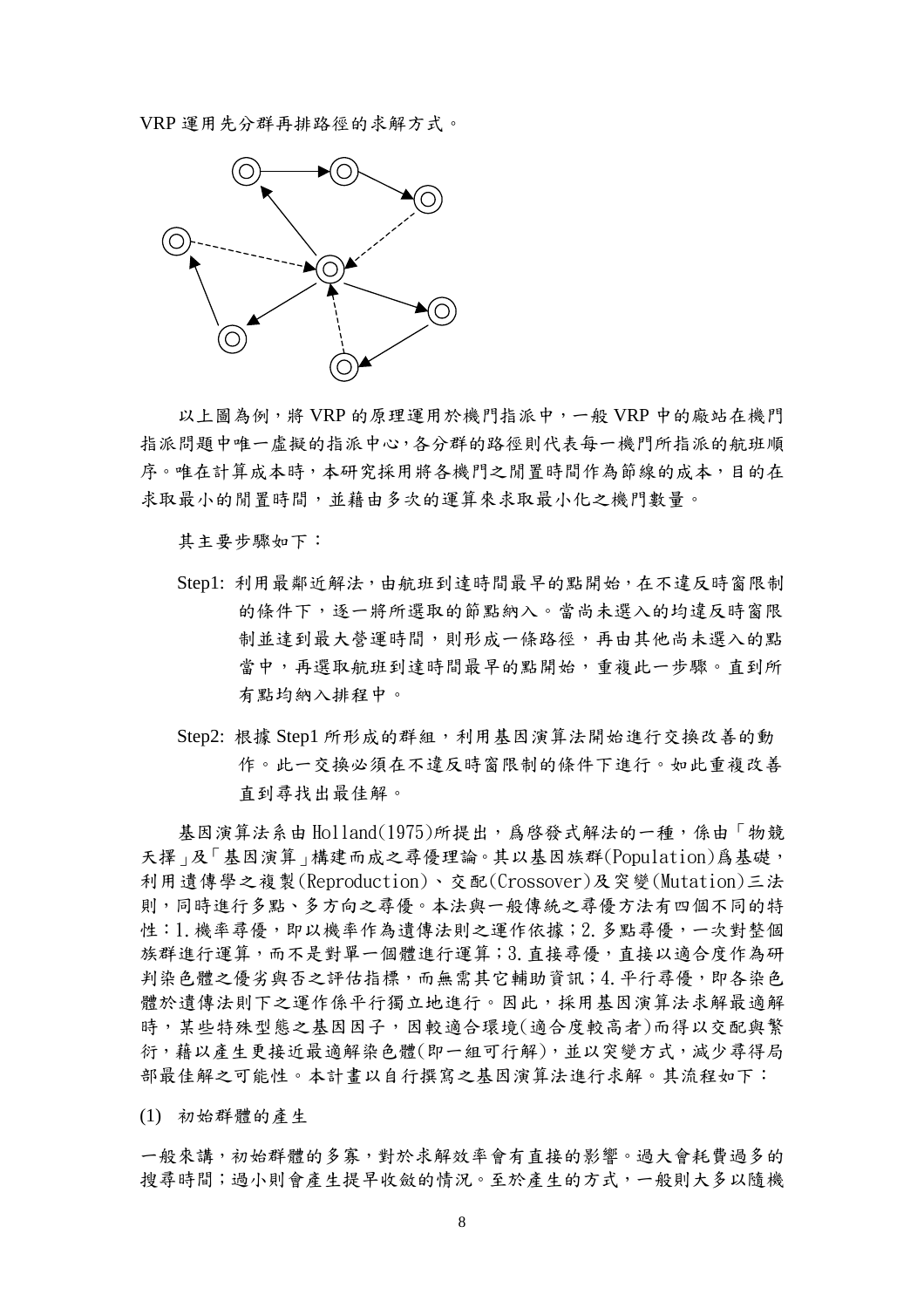方式產生,以增加搜尋的變異,但亦有研究配合啟發解法產生。對於本研究來說, 係以最鄰近法來產生初始群體。至於群體產生的數目,則針對不同的例題,自動 調整其大小,使能夠同時兼顧搜尋時間與廣度。

(2) 複製

所謂複製亦即模仿自然界侍者生存的現象,適應度高的染色體被複製的機率 就高,而複製的過程中則保留原染色體的一切特性。本研究引用的選擇機制為輪 盤法(Roulette Wheel Selection)。就是將群體的適應度值依據其大小比例分配在一 個輪盤上,適應度函數越好者,分配的比例越大。

(3) 交配

基因演算法主要透過交配來找尋下一個搜尋的對象,過去研究的交配方式包 含單點交配、順序交配的方法。本研究將利用一對一單點交換的方式作交配。

(4) 突變

一般而言,在自然界的基因突變率約在百萬分之一,但在演算法中,為避免 過早收斂而陷入區域解中,故在突變率的設定上必須予以擴大。

(5) 停止條件

本研究對於停止運算的判斷,將採用最佳解持續未改善的世代數作為到達某 一標準做判斷。此一世代數則必須依題目不同而給予調整。 (六)結果探討

本計畫利用所採用之 1998 年 10 月 11 日中正機場客運飛航資料表共 193 個 航班來做測試,所有機型均視為同一機型。以第一種拉式演算法求解策略求出之 最小機門數量為 23個。另以第二種求解策略配合基因演算法求解,並配合穩健 最佳化的方法,發展一模擬架構,綜合各策略模式,藉由多次模擬求解,求解長 期規劃面的機門數量問題,其最佳解之機門數量也為 23個,證明本計畫所採用 之兩種解法同樣能夠運用於求解最小化機門數量,並得到相同品質之結果。惟求 解過程中,發現起始解對於啟發式解法之求解品質會有顯著之影響,值得後續相 關研究繼續探討。

本計畫以探討運用拉式演算法以及基因演算法於最小機門數量研究之適宜 性,研究內容和原計畫提送內容相符,已達成預期之目標。有關演算法之應用, 未來將進行其他測試項目,於學術期刊中發表。

1. 汪進財 (1992),「機門指派最佳化模式」,運輸計劃季刊,第二十一卷,第 二期,頁 247-260。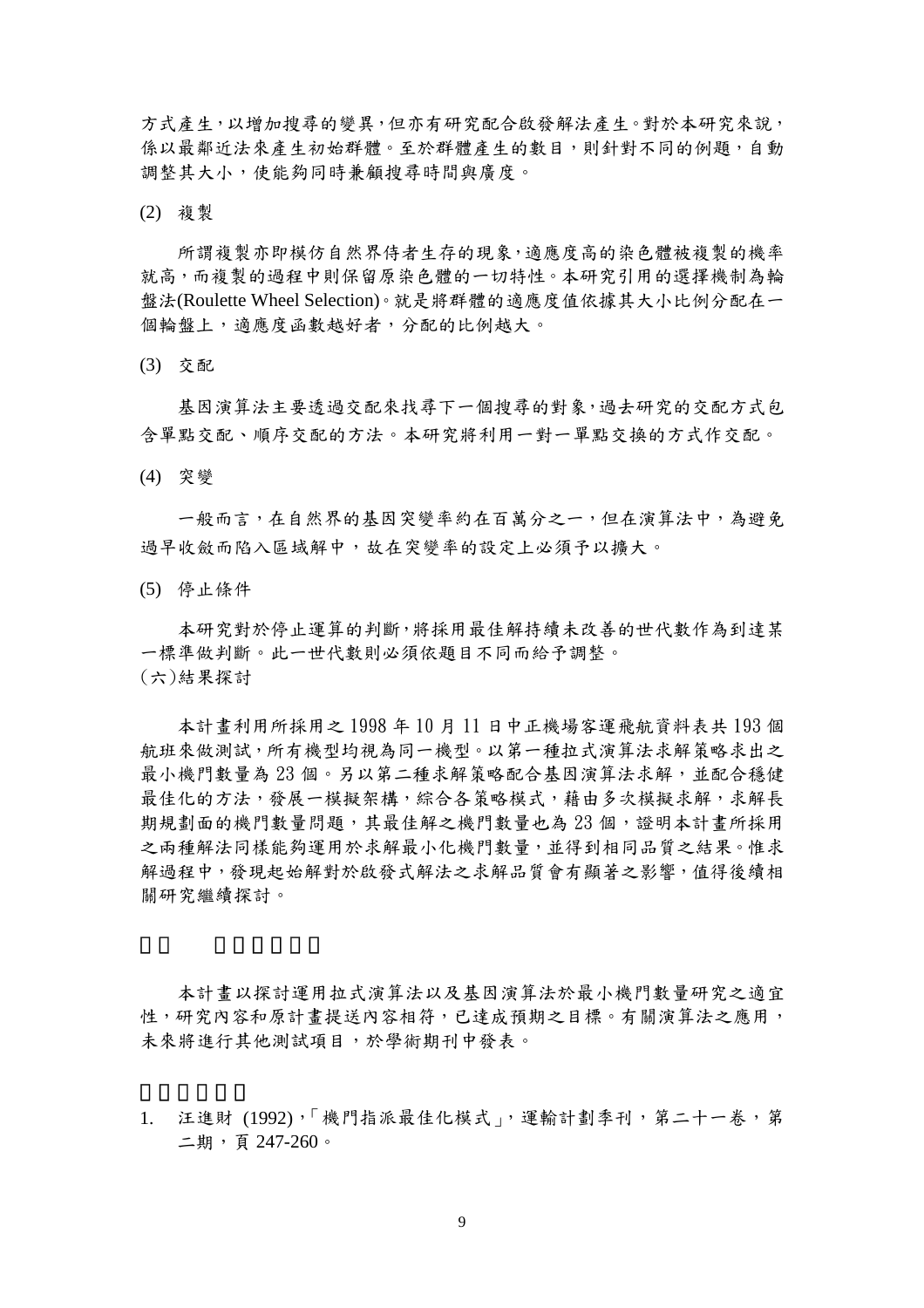- 2. 汪進財、張束珍 (1996),「動態機門指派績效評估」,運輸計畫季刊,第二 十五卷,第一期,頁 121-144。
- 3. 周義華、夏武正 (1999),「航空站停機位需求之估計」,運輸計劃季刊,第 二十八卷第四期,頁 609-634。
- 4. 陳春益、李宇欣、盧華安 (1997),「時空網路應用於機門指派問題之研究」, 運輸學刊,第十卷,第三期,頁 1-20。
- 5. 顏上堯、張家銘 (1997),「機門指派最佳化之研究」,中國土木水利學刊, 第九卷,第三期,頁 491-500。
- 6. 顏上堯、韓復華、霍俊明 (1998),「大型機門指派問題最佳化」,中國工業 工程學刊,第十五卷,第三期,頁 245-254。
- 7. 朱橋榮(2001),「最小化機場機門數量之研究」,國立中央大學碩士論文。
- 8. Abuali, F. N., Wainwright, R. L., and Schoenefeld D. A. (1995), "Determinant factorization: a new encoding scheme for spanning trees applied to the probabilistic minimum spanning tree problem," *Proceedings of The Sixth International Conference on Genetic Algorithms*, pp. 470-477.
- 9. Ashford, N. and Wright, P. H. (1974), "Airport Engineering," 3<sup>rd</sup> Edition, Wiley Interscience City.
- 10. Babic, O., Teodorovic, D. and Tosic, V., (1984), "Aircraft Stand Assignment to Minimize Walking," *Transportation Engineering*, Vol. 110, pp.55-66.
- 11. Braaksma, P. and Shortreed, J. H. (1971), "Improving Airport Gate Usage With Critical Path Method," *Transportation Engineering Journal of ASCE*, Vol. 97, No. TE2, pp. 187-203.
- 12. Cheng Y. (1997), "A Knowledge-Based Airport Gate Assignment System Integrated With Mathematical Programming," Computers and Industrial Engineering, Vol. 32, pp.837-852.
- 13. Gosling, G. D. (1990), "Design of an Expert System for Aircraft Gate Assignment," *Transportation Research Part A*, Vol. 24A, No. 1, pp. 59-69.
- 14. Hamzawi, S. G., (1986), "Management and Planning of Airport Gate Capacity: A Microcomputer-Based Gate Assignment Simulation Model," *Transportation Planning and Technology*, Vol. 11, pp.189-202. Hassounah, M. I. and Steuart, G. N. (1993), "Demand for Aircraft Gates," *Transportation Research Record*, n1423, pp. 26-33.
- 15. Horonjeff, R. and Mckelvey, F. X. (1975), "Planning and Design of Airports," 3rd Edition, McGraw-Hill.
- 16. Mangoubi, R. S. and Mathaisel, D.F.X. (1985), "Optimizing Gate Assignment at Airport Terminals," *Transportation Science*, Vol. 19, No.2, pp. 173-188.
- 17. McKenzie, J. et al. (1974), "Staging of Improvements to Air Transport Terminals," *Transportation Engineering Journal of ASCE*, Vol. 100, No. TE4, pp. 855-872.
- 18. Palmer, C. C., and Kershenbaum, A. (1994), "Representing Trees in Genetic Algorithms" *Proceedings of the First IEEE Conference on Evolutionary Computation*, Piscataway, NJ: IEEE Service Center, Vol. 1, pp. 379-384.
- 19. Steuart, G. N. (1974), "Gate Position Requirement at Metropolitan Airports," *Transportation Science*, Vol. 8, pp. 169-189.
- 20. Su, Y. Y. and Srihari, K., (1993), "A knowledge Based Aircraft-Gate Assignment Advisor," *Comps and Ind. Eng*., Vol. 25, pp. 123-126.
- 21. Taguhi, T., Ida. K., Gen, M. (1998), "A Genetic Algorithm for Optimal Flow Assignment in Computer Network," *Computers ind. Engng,* Vol. 35, No3-4, pp. 535-538.